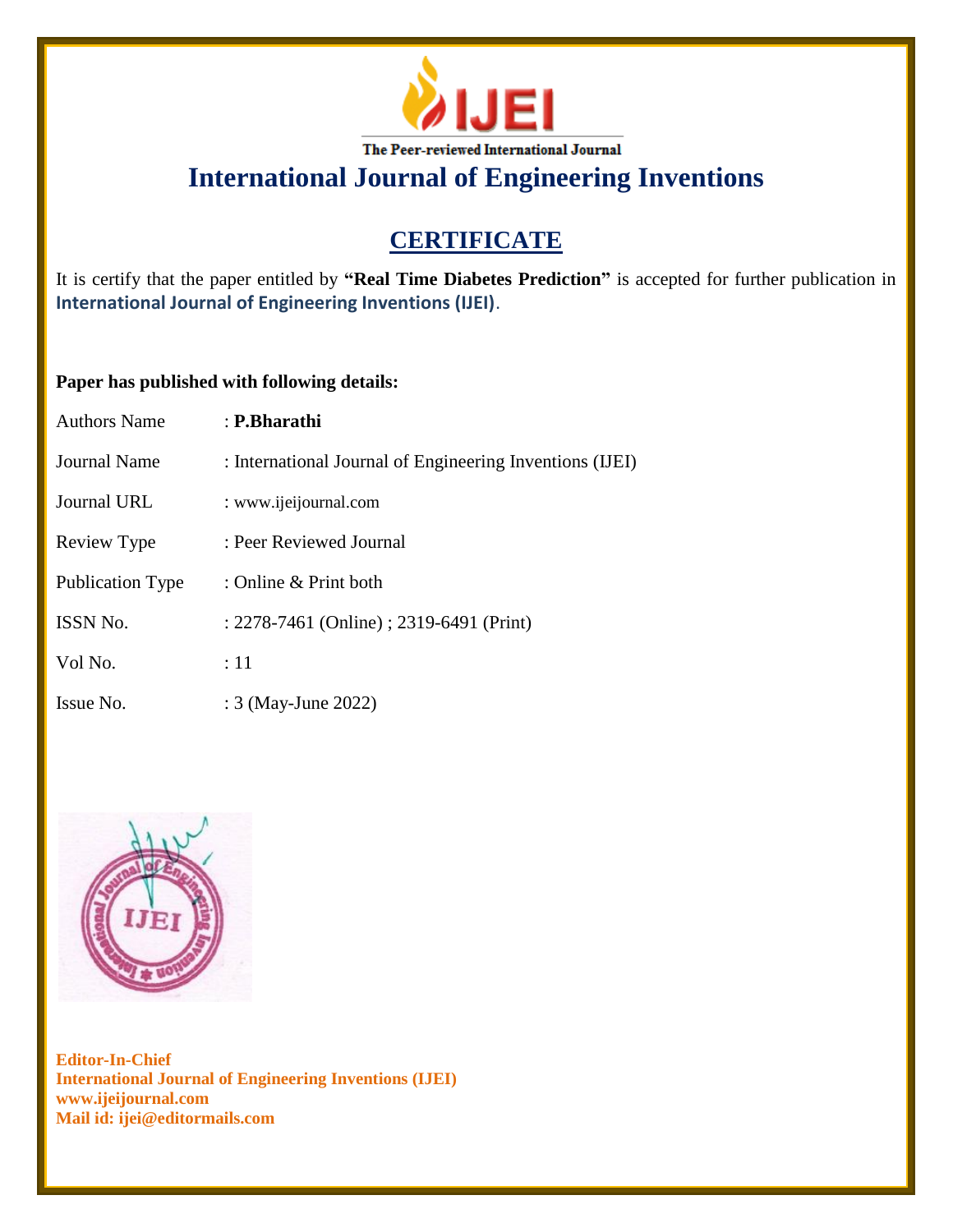

# **CERTIFICATE**

It is certify that the paper entitled by **"Real Time Diabetes Prediction"** is accepted for further publication in **International Journal of Engineering Inventions (IJEI)**.

### **Paper has published with following details:**

| <b>Authors Name</b>     | : M.Pankaj Sai                                           |
|-------------------------|----------------------------------------------------------|
| <b>Journal Name</b>     | : International Journal of Engineering Inventions (IJEI) |
| Journal URL             | : www.ijeijournal.com                                    |
| Review Type             | : Peer Reviewed Journal                                  |
| <b>Publication Type</b> | : Online & Print both                                    |
| <b>ISSN No.</b>         | : 2278-7461 (Online) ; 2319-6491 (Print)                 |
| Vol No.                 | :11                                                      |
| Issue No.               | : 3 (May-June 2022)                                      |

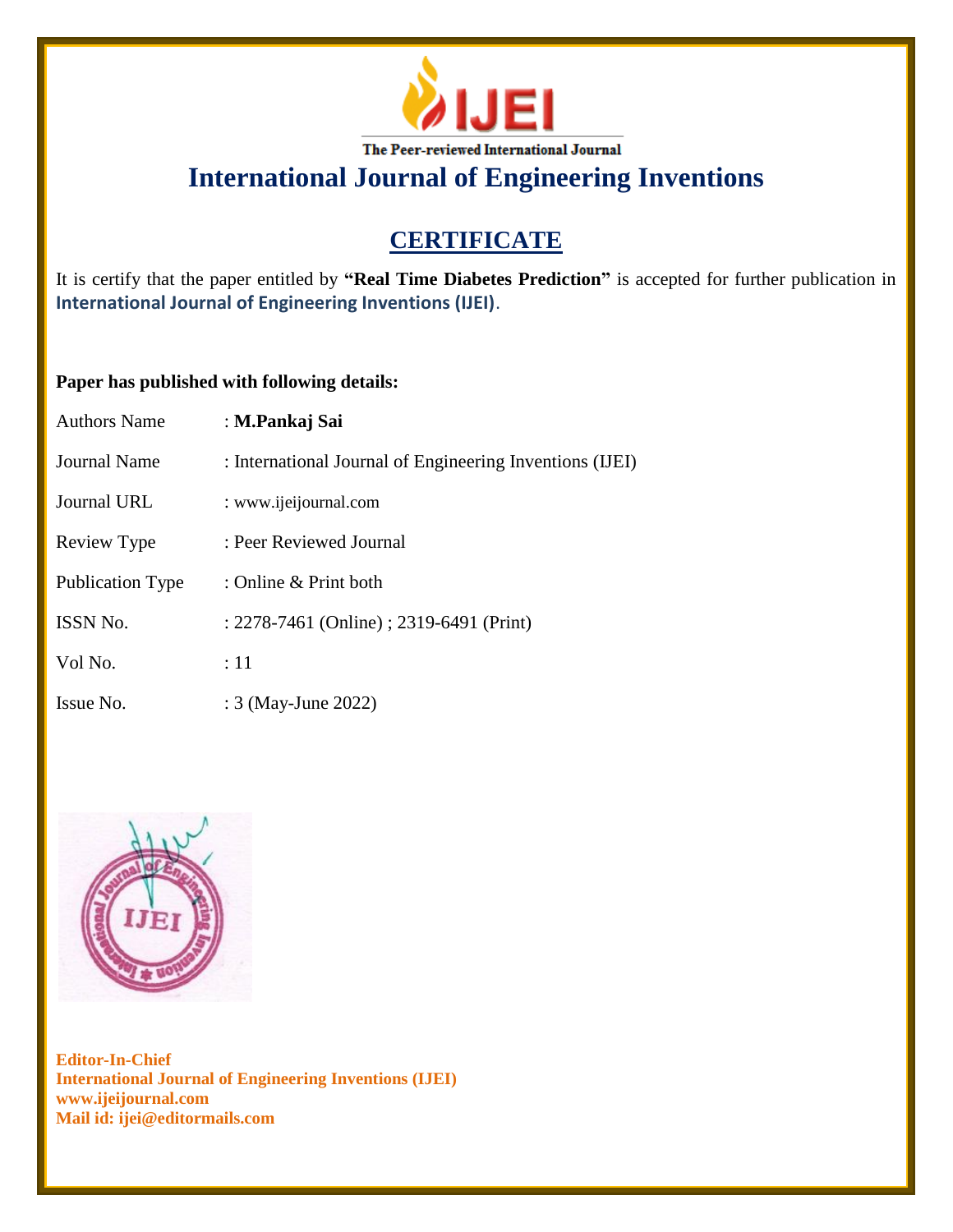

# **CERTIFICATE**

It is certify that the paper entitled by **"Real Time Diabetes Prediction"** is accepted for further publication in **International Journal of Engineering Inventions (IJEI)**.

### **Paper has published with following details:**

| <b>Authors Name</b>     | : M.S.S.Ramakrishna                                      |
|-------------------------|----------------------------------------------------------|
| Journal Name            | : International Journal of Engineering Inventions (IJEI) |
| <b>Journal URL</b>      | : www.ijeijournal.com                                    |
| Review Type             | : Peer Reviewed Journal                                  |
| <b>Publication Type</b> | : Online $&$ Print both                                  |
| <b>ISSN No.</b>         | : 2278-7461 (Online) ; 2319-6491 (Print)                 |
| Vol No.                 | :11                                                      |
| Issue No.               | : 3 (May-June 2022)                                      |

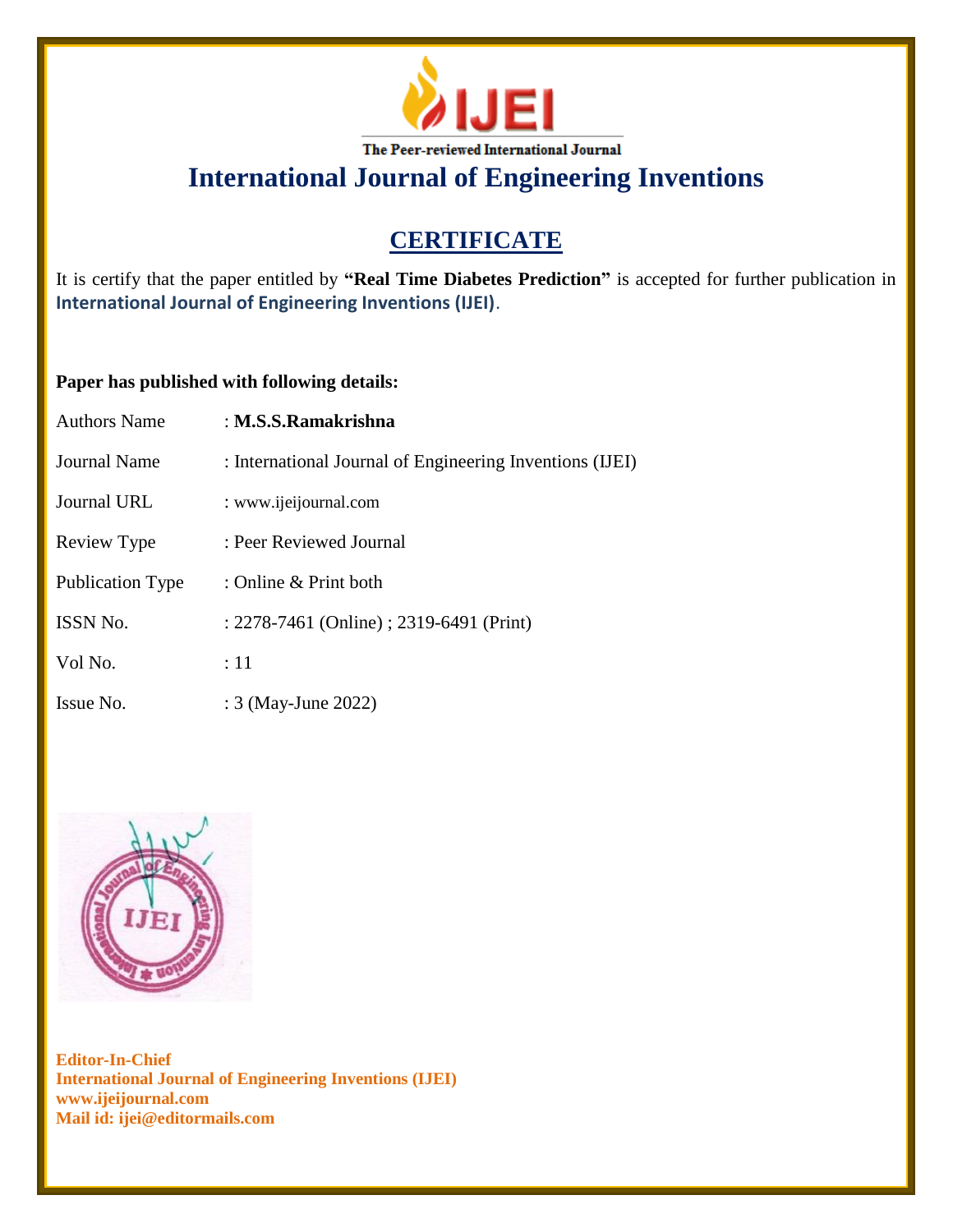

# **CERTIFICATE**

It is certify that the paper entitled by **"Real Time Diabetes Prediction"** is accepted for further publication in **International Journal of Engineering Inventions (IJEI)**.

### **Paper has published with following details:**

| <b>Authors Name</b>     | : K.Sravan Kumar                                         |
|-------------------------|----------------------------------------------------------|
| Journal Name            | : International Journal of Engineering Inventions (IJEI) |
| Journal URL             | : www.ijeijournal.com                                    |
| Review Type             | : Peer Reviewed Journal                                  |
| <b>Publication Type</b> | : Online $&$ Print both                                  |
| ISSN No.                | : 2278-7461 (Online) ; 2319-6491 (Print)                 |
| Vol No.                 | :11                                                      |
| Issue No.               | : 3 (May-June 2022)                                      |

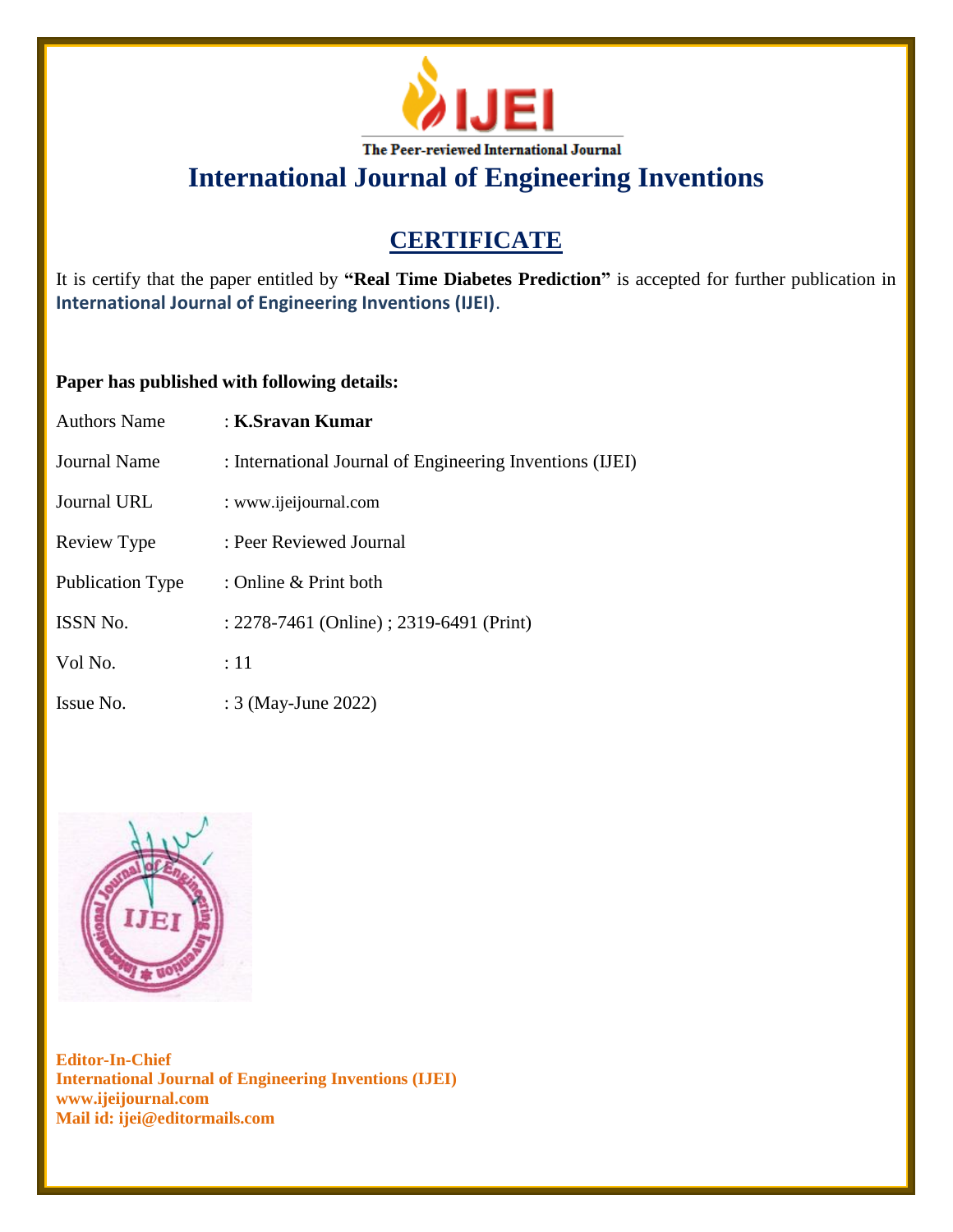

# **CERTIFICATE**

It is certify that the paper entitled by **"Real Time Diabetes Prediction"** is accepted for further publication in **International Journal of Engineering Inventions (IJEI)**.

### **Paper has published with following details:**

| Authors Name        | : H.Shirisha                                             |
|---------------------|----------------------------------------------------------|
| <b>Journal Name</b> | : International Journal of Engineering Inventions (IJEI) |
| Journal URL         | : www.ijeijournal.com                                    |
| Review Type         | : Peer Reviewed Journal                                  |
| Publication Type    | : Online & Print both                                    |
| ISSN No.            | : 2278-7461 (Online) ; 2319-6491 (Print)                 |
| Vol No.             | :11                                                      |
| Issue No.           | : 3 (May-June 2022)                                      |